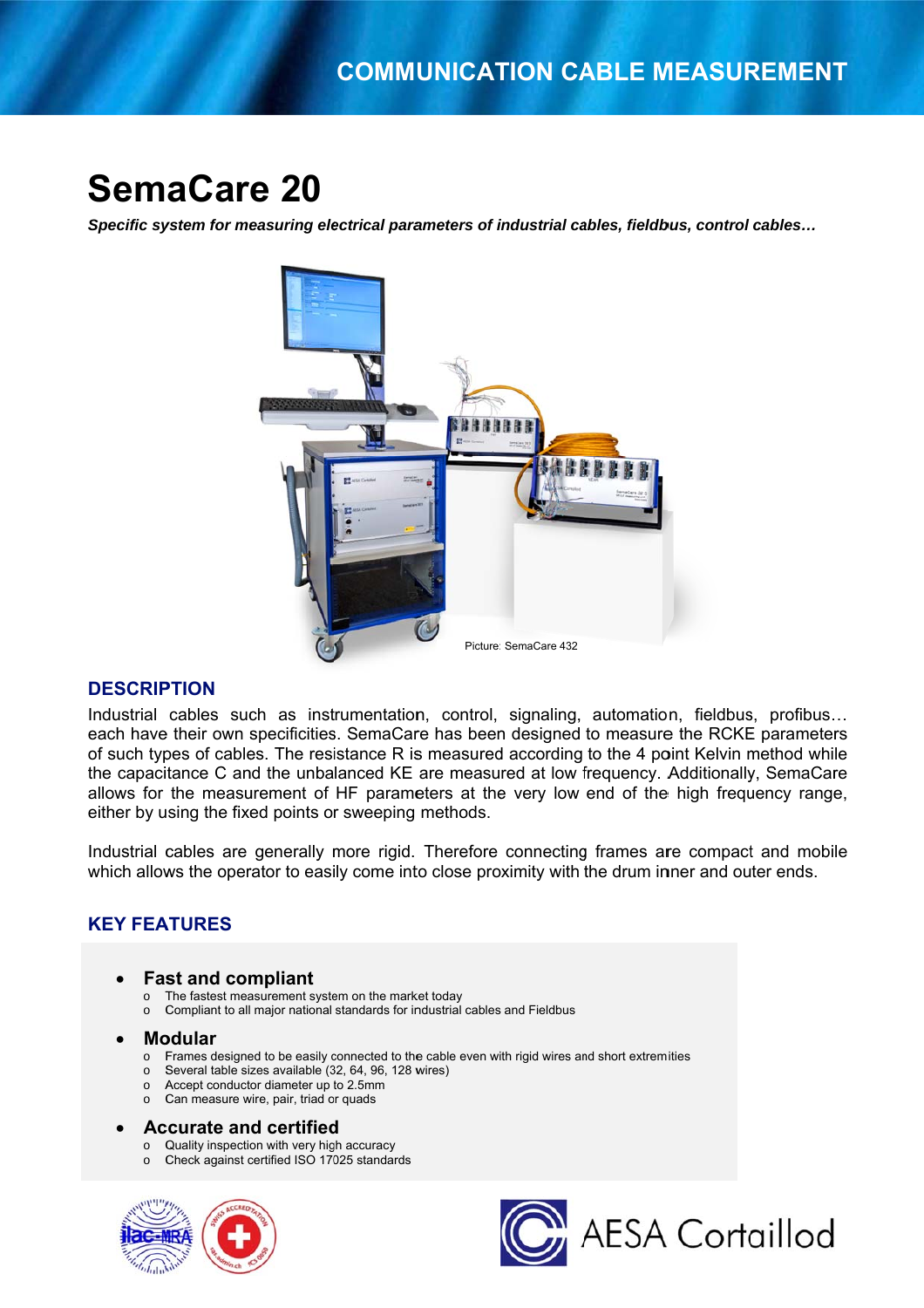# **TECHNICAL SPECIFICATIONS**

| Parameters                             | All standard low frequency and high frequency parameters available (Resistance,<br>Capacitance, Insertion Loss, Impedance, NEXT, FEXT, )                                                                                                                                                                                                                                                                                                                                                                                 |                           |                                                                                                                          |                             |  |
|----------------------------------------|--------------------------------------------------------------------------------------------------------------------------------------------------------------------------------------------------------------------------------------------------------------------------------------------------------------------------------------------------------------------------------------------------------------------------------------------------------------------------------------------------------------------------|---------------------------|--------------------------------------------------------------------------------------------------------------------------|-----------------------------|--|
| <b>Diameters</b>                       | Accept wire diameter from $\varnothing$ 0.6 (0.5 solid) to 2.5 mm                                                                                                                                                                                                                                                                                                                                                                                                                                                        |                           |                                                                                                                          |                             |  |
| Standards                              | Performs all electrical tests on cables responding to:<br><b>BS 5308</b><br>IEC 61158<br>٠                                                                                                                                                                                                                                                                                                                                                                                                                               |                           |                                                                                                                          |                             |  |
| Components                             | Central measuring unit, containing:<br>٠<br>o Low frequency parameters (RCKE) measuring unit<br>○ Embedded Vector Network Analyser (VNA) for HF measurement up to 4MHz<br>o 1 state-of-the-art embedded computer with a 17" colour monitor and mouse<br>o Windows 10 Operating system<br>o 1 license OptiTest - AESA measurement and result management software<br>Near and Far end connecting frames for automatic LF/HF measurements<br>٠<br>Power supplies, interfaces, connecting cables and measurement accessories |                           |                                                                                                                          |                             |  |
| <b>Supply Voltage</b>                  | 100 - 240 VAC / 50 - 60 Hz, Consumption: 600 W without printer, 1000 W with printer                                                                                                                                                                                                                                                                                                                                                                                                                                      |                           |                                                                                                                          |                             |  |
| Versions                               | 32 wires<br>SemaCare 2032 I                                                                                                                                                                                                                                                                                                                                                                                                                                                                                              | 64 wires<br>SemaCare 2064 | 96 wires<br>SemaCare 2096                                                                                                | 128 wires<br>SemaCare 20128 |  |
| Dimensions<br>(Width x Depth x Height) | Central unit: 76 x 81 x 155 cm (30 x 32 x 61 inches)<br>Connecting frame: $45 \times 45 \times 23$ (18 x 18 x 9 inches)                                                                                                                                                                                                                                                                                                                                                                                                  |                           | Central unit: 76 x 81 x 155 cm (30 x 32 x 61 inches)<br>Connecting frame: $45 \times 45 \times 46$ (18 x 18 x 18 inches) |                             |  |
| Weight                                 | 140 kg / 308 lb                                                                                                                                                                                                                                                                                                                                                                                                                                                                                                          |                           | 140 kg / 308 lb                                                                                                          |                             |  |
| Article No:                            | 08.0032.0021.0                                                                                                                                                                                                                                                                                                                                                                                                                                                                                                           | 08.0064.0021.0            | 08.0096.0021.0                                                                                                           | 08.0128.0021.0              |  |

# LOW FREQUENCY PARAMETERS ACCURACY

| <b>Accuracy</b> |                       | <b>Pairs</b>  | <b>Triads</b>                | Quads                                            | <b>Accuracy</b>                                                                                               |  |
|-----------------|-----------------------|---------------|------------------------------|--------------------------------------------------|---------------------------------------------------------------------------------------------------------------|--|
| Resistance      | Conductor             | Ra, Rb        | Ra, Rb, Rc                   | Ra, Rb, Rc, Rd                                   | $\pm$ 0.1% + 10 m $\Omega$                                                                                    |  |
|                 | Loop                  | R             | R <sub>1</sub>               | R <sub>1</sub> , R <sub>2</sub>                  |                                                                                                               |  |
|                 | Unbalance             | <b>DR</b>     | DR <sub>1</sub>              | DR1, DR2, DR3                                    | Computed (in % or $\Omega$ )                                                                                  |  |
| Capacitance     | Mutual                | C             | C <sub>1</sub>               | C <sub>1</sub> , C <sub>2</sub> , C <sub>3</sub> | $\pm$ 0.25% $\pm$ 10pF at 800/1000 Hz<br>$\pm$ 0.25% $\pm$ 10pF at 125 Hz<br>$\pm$ 0.25% $\pm$ 50pF at 12.5Hz |  |
|                 | Unbalance             | Κ             | K <sub>1</sub>               | $K1 - K12$                                       | $\pm$ 1% $\pm$ 6pF at 800 / 1000 Hz                                                                           |  |
|                 | Unbalance to ground   | Ei<br>Ea<br>E | Ei1<br>Ea1<br>E <sub>1</sub> | $Ei1-Ei3$<br>Ea1-Ea3<br>$E1-E3$                  | $\pm$ 1% $\pm$ 3pF at 125 Hz<br>$\pm$ 1% $\pm$ 30pF at 12,5 Hz                                                |  |
| Inductance      | Inductance            |               | L1                           | L1, L2                                           | Computed, in mH                                                                                               |  |
|                 | Inductance/Resistance | L/R           | L1/R1                        | L1/R1. L2/R2                                     | Computed. in $mH/\Omega$                                                                                      |  |

# **HIGH FREQUENCY PARAMETERS\* ACCURACY**

| Accuracy                                              |                          | 5 kHz - 30 kHz | 30 kHz - 100 kHz | 100 kHz - 1 MHz | 1 MHz - 20 MHz |
|-------------------------------------------------------|--------------------------|----------------|------------------|-----------------|----------------|
| <b>Attenuation</b><br>(corrected at 20°C)             | -80 to -30 dB            | $± 0.8$ dB     | $± 1.0$ dB       | $± 1.5$ dB      | $± 2.0$ dB     |
|                                                       | $-30$ to $-10$ dB        | $±0.6$ dB      | $± 0.8$ dB       | $± 1.2$ dB      | $± 1.5$ dB     |
|                                                       | $-10$ to $0$ dB          | $± 0.2$ dB     | $± 1.5$ dB       | $± 0.5$ dB      | $± 0.7$ dB     |
| <b>NEXT &amp; FEXT</b>                                | $-100$ to $-70$ dB       | ± 2.5 dB       | $± 3.0$ dB       | $± 3.5$ dB      | $±$ 4.0 dB     |
| <b>Near-End Crosstalk</b><br><b>Far-End Crosstalk</b> | $-70$ to $-40$ dB        | $± 1.5$ dB     | $± 1.8$ dB       | $± 2.0$ dB      | $± 3.0$ dB     |
|                                                       | $-40$ to $-10$ dB        | $± 1.0$ dB     | $± 1.2$ dB       | $± 1.0$ dB      | $± 1.5$ dB     |
| <i><b>Impedance</b></i>                               | $50 \Omega - 180 \Omega$ | ± 2.5%         | ± 3%             | $± 2\%$         | ± 3%           |
|                                                       | 180 Ω - 1000 Ω           | $± 5.0\%$      | <b>NA</b>        | <b>NA</b>       | <b>NA</b>      |

\* A list of all measured and calculated parameters is available on request.

# **OPTIONS**

- $50\Omega$  switch for options
- EMC parameters (Transfer Impedance, Screening/Coupling Attenuation)
- Printer
- 9000 RCKE ISO 17025 certified standards
- $\bullet$  9800 HF ISO 17025 certified standards (50 $\Omega$  SMA)
- Maintenance contract
- Spare parts

AESA proposes other specific equipment for low & high frequency measurement.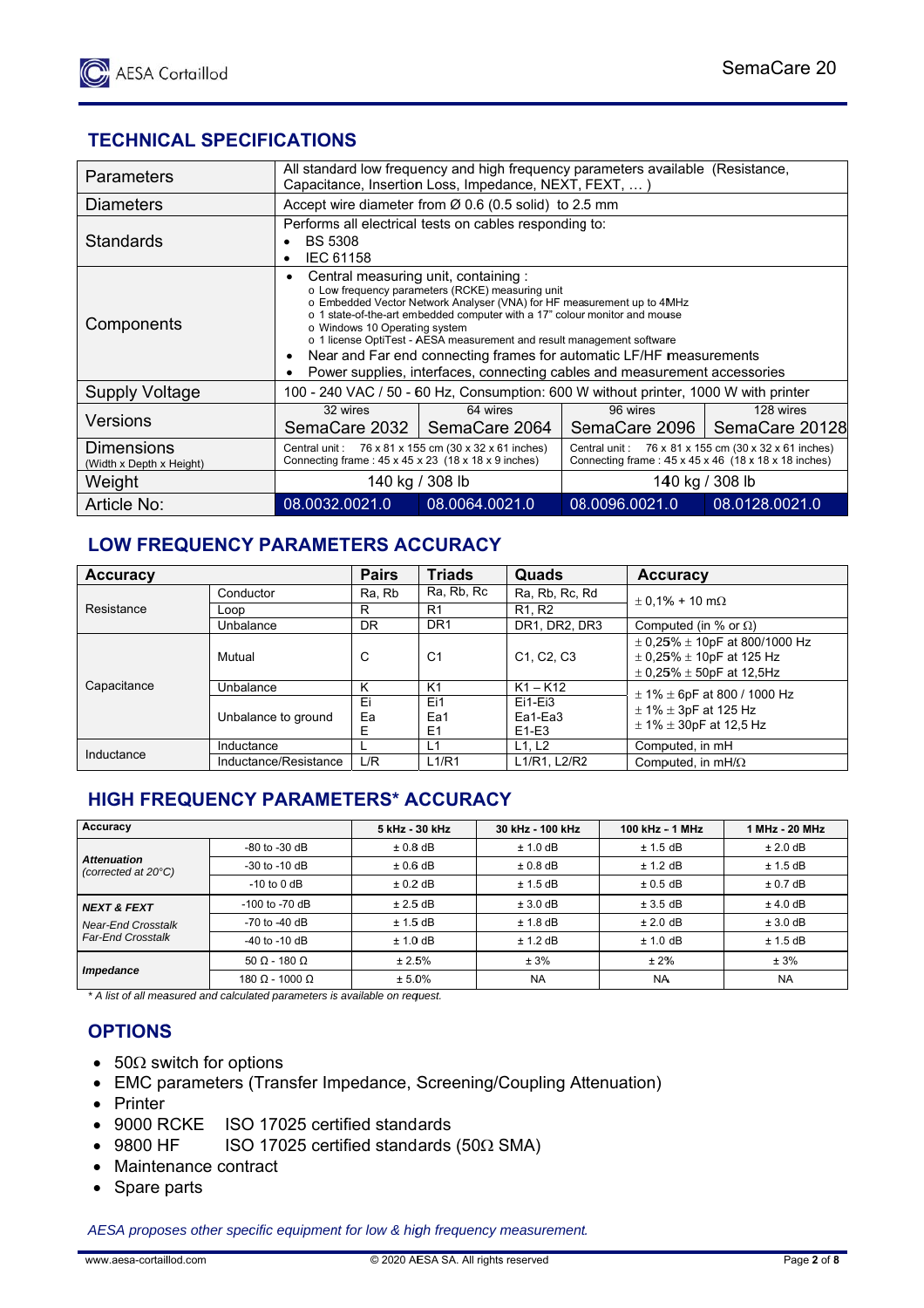# **KEY BENEFITS**



# **ISO 17025 ACCREDITED**



# **USER-FRIENDLY**

- Multilingual Optitest software  $\bullet$
- Direct results without post calculation
- Calibration managed/saved by computer
- Library with full specifications and limits formulas

# **ACCURATE**

- The equipment is checked against traceable  $\bullet$ calibration standards according to ISO/IEC 17025
- The risk of human error is reduced to its strict  $\bullet$ minimum
- No movable parts for maximum measurement speed, accuracy and reliability
- Connecting frame equipped with special 124 Ohm baluns



# **SMART**

- All data (results and conditions) are saved in the internal PC
- Reports can be printed
- Data can be exported through the LAN in an ASCII or XLS file

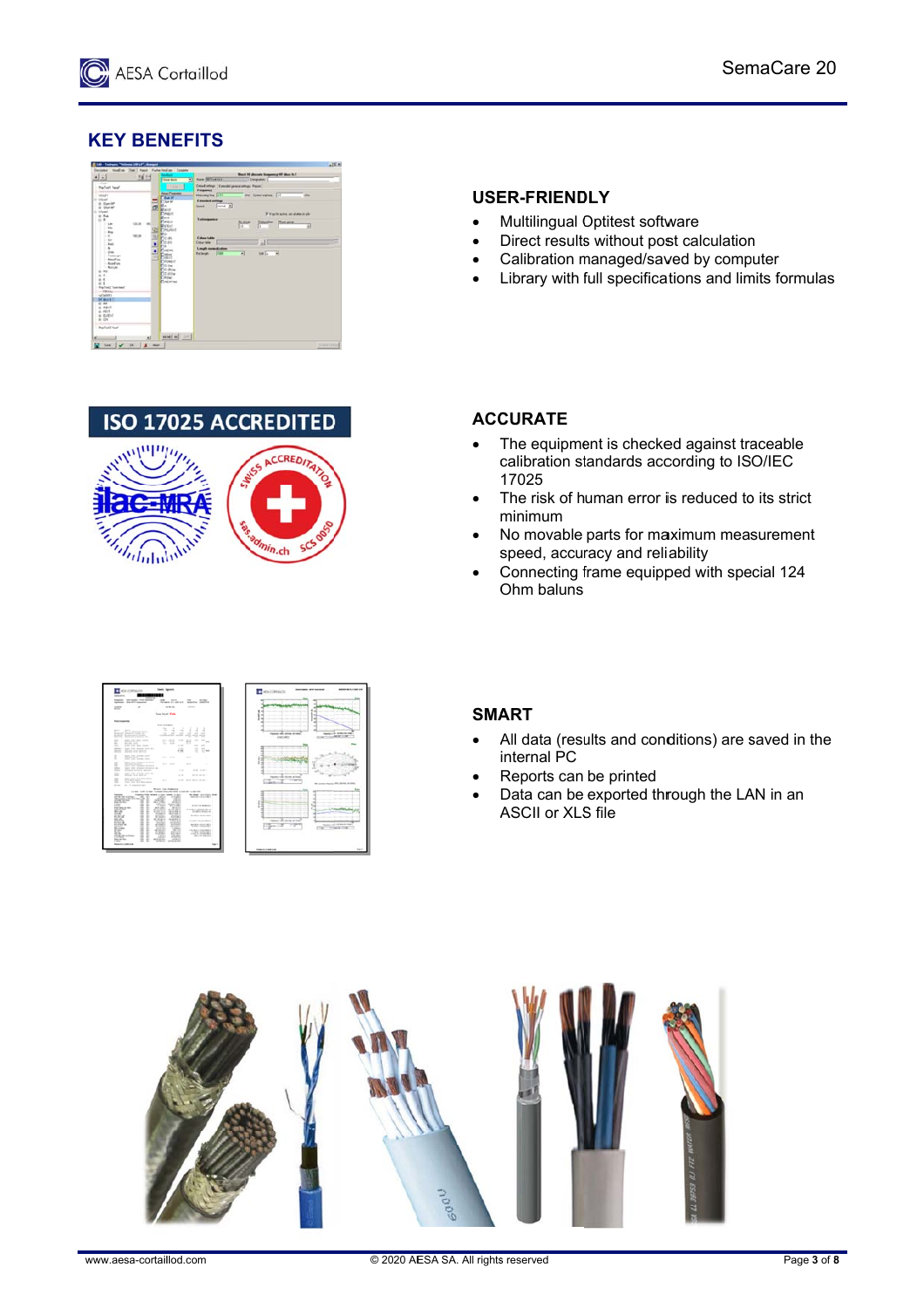

# **OVERVIEW**

# **SYSTEM**

The system consists of a central measuring unit installed in a trolley for easy movement from one reel to another. The connection tables are mobile, thus facilitating the approach and connection of the cable, which is usually rigid. Although the wires have to be stripped beforehand, the system is equipped with fast connectors for rapid and easy installation of the cable to be measured.

Robust mechanical design to facilitate maintenance and servicing operations.

# **LOW FREQUENCY PARAMETERS (RCKE - L)**

The low frequency parameters unit is designed to measure wires, pairs, triads or quads.

The resistances R and DR are measured according to the 4 points method (Kelvin).

The capacitances CKE can be measured at different frequencies to accommodate different cable lengths.

(Please refer to our application note 'Length Restrictions in Cable Testing').

The inductances L and L/R ratio are computed from other LF parameters

The unit provides self-calibration.

| <b>Measured parameters</b>               | <b>Pairs</b> | <b>Triads</b>   | Quads                                            |
|------------------------------------------|--------------|-----------------|--------------------------------------------------|
| <b>Conductor Resistance</b>              | Ra, Rb       | Ra, Rb, Rc      | Ra, Rb, Rc, Rd                                   |
| Loop Resistance                          | R            | R1              | R <sub>1</sub> , R <sub>2</sub>                  |
| Resistance unbalanced (computed)         | DR           | DR <sub>1</sub> | DR1, DR2, DR3                                    |
| Capacitance                              | С            | C1              | C1, C2, C3                                       |
| Capacitance unbalanced                   | Κ            | K1              | K1-K12                                           |
| Capacitance unbalanced to ground         | Ei, Ea, E    | Ei1, Ea1, E1    | Ei1-Ei3, Ea1-Ea3, E1-E3                          |
| Inductance (computed)                    |              |                 | C <sub>1</sub> , C <sub>2</sub> , C <sub>3</sub> |
| Inductance / Resistance ratio (computed) | L/R          | L1/R1           | L1/R1, L2/R2                                     |
|                                          |              |                 |                                                  |

# Calculated parameters (from 100Hz to 10 kHz)

Attenuation Characteristic Impedance Crosstalk Phase Velocity of propagation (VOP)

# **Statistical parameters**

Maximum and minimum measured values Absolute minimum measured value Average value Quadratic average Standard deviation and more ...

Upper quality factor Lower quality factor RC product **Standard deviation RC** Variance

# **HIGH FREQUENCY PARAMETERS**

The high frequency parameters are measured as pairs only ( $1$  quad =  $2$  pairs). The measurement can be done according to a configurable curve or predefined fixed points. The high frequency parameters are measured using an embedded Vector Network Analyser (VNA). SemaCare allows measuring these parameters at the very low end of the high frequency range. A complete calibration is saved in the system allowing to change the specifications without having to perform a new calibration.

### **Measured parameters**

Transmission:

Reflection:

Attenuation or Insertion Loss Near end crosstalk Far end crosstalk Impedance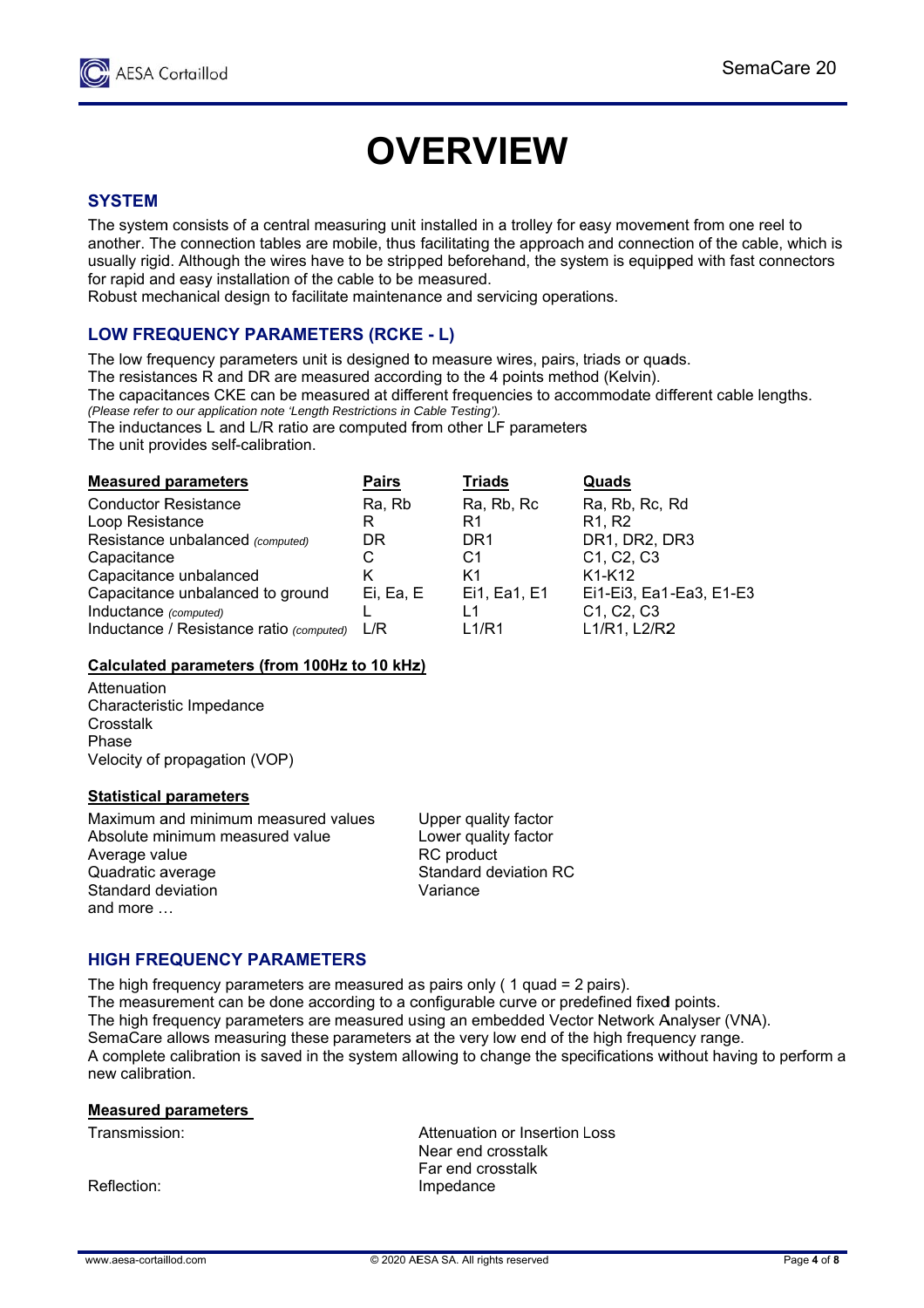

# **Calculated parameters**

**Fitted Impedance** Return Loss (RL) (Open/Short and Terminated  $100\Omega$ ) (fully complex method) NEXT Power Sum **FEXT Power Sum** Individual ACR, ACR Worst Case, Power Sum ACR **ELFEXT Pair to Pair Phase Delav** Velocity of Propagation (VOP) and more ...

# **Statistical parameters**

Maximum and minimum measured values Moret case Pair of worst case Frequency of worst case and more ...

# **OPTITEST (Software)**

The measuring system is equipped with OptiTest (a module of our CIQ quality data managemen software) which allows to prepare a measurement, to control the ATE to automatically acquire all the values of the defined parameters, to evaluate the results, to provide the measurement reports in the desired format and finally to save or export the measured values.

The software has been developed in the Microsoft® Windows™ environment and complies with the Windows features.

# Creation and administration of test specification

The early creation of "Test Plan" file allows to define:

- the successive measuring sequences (Line test, LF, HF, EMC, ...)
- $\overline{a}$ the appropriated limits and conditions (including complex limit curves)
- the scales (logarithmic or linear)
- the HF measuring method (sweep or frequency table; start/stop frequencies; number of points....)
- the configuration of reports

The test plan is created only once per cable type and can be saved and re-used accordingly.

Possibility to create an unlimited number of cable specifications and test sequences.

These "test specifications" will be stored with an individual customised name and are easily retrievable.

Most of the limits and formulas recommended by the international standards are already integrated.

Their variables are programmable to enable the preparation of special specifications

# **Measurement**

The operator only needs to connect the cable on the frame, set the right test plan, fulfil the specific data (order number, operator name....) and start the full automatic measurement.

- Fully automatic calibration management including automated calibration procedure
- Preliminary line test to verify the cable connection (short cut, crossover....)
- Switching sequences indicated by LEDs
- In case of problem, the operator can repeat the measurement or continue in accepting the wrong value.

# **Reporting**

Report generation is set in the test plan and is automatically generated.

The results may be displayed, printed, stored as PDF files, exported (e.g. Excel) or sent by email. Different highly comprehensive reports can be generated containing a limit case compilation with graphics and for each measuring block a separate summary with related graphics.

- Filters and search criteria normally generate sample lists which facilitate multiple further actions such as:
- Display and process measured values
- Print reports and labels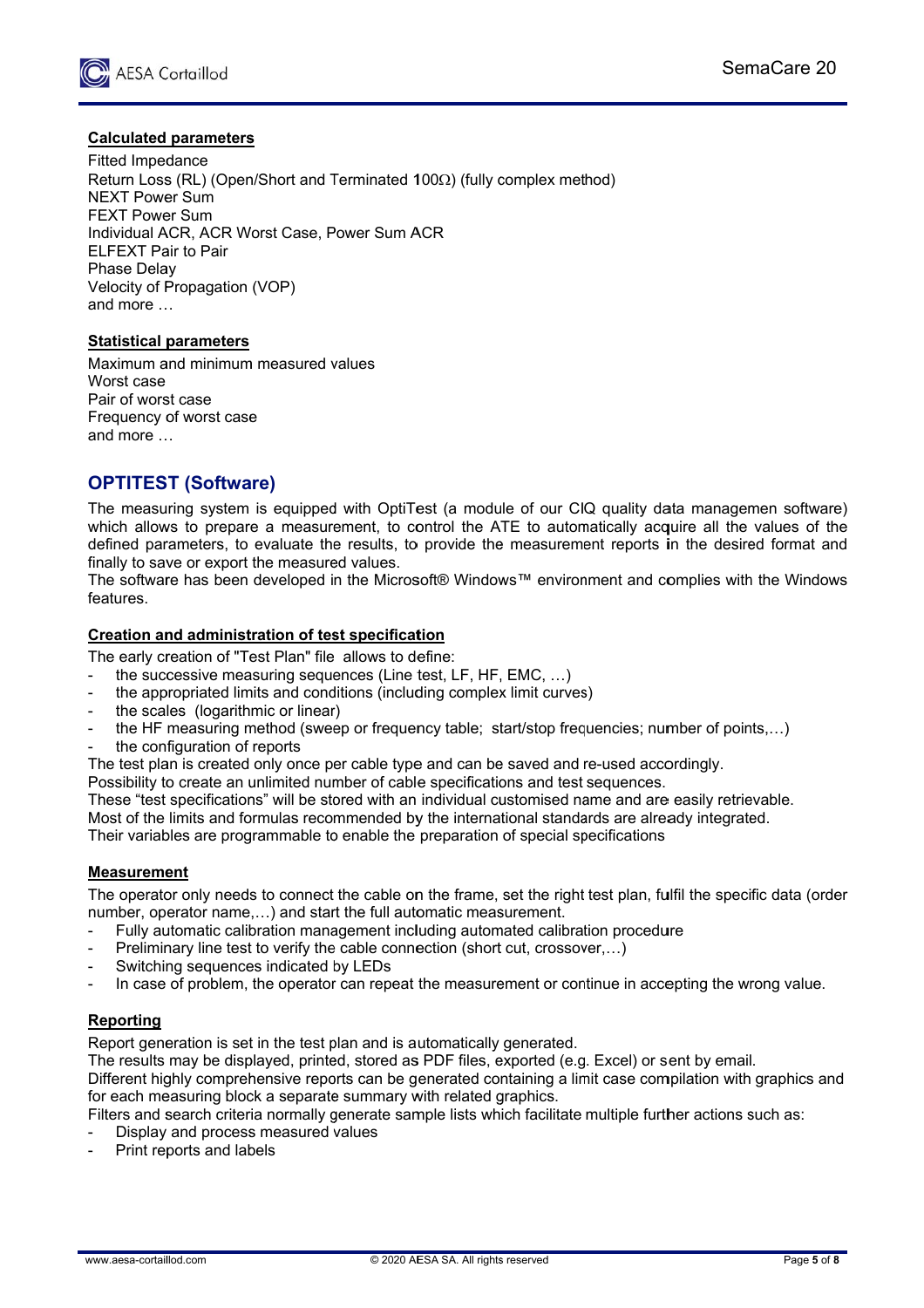

# **Evaluation**

All data is available for evaluation at any time. Thus, all test data of a cable can be collectively evaluated and<br>All data is available for evaluation at any time. Thus, all test data of a cable can be collectively evalua printed. Some examples of how to perform evaluations are:

- Sample list sorted by test order
- Search with pre-defined or customized filters through the data pool
- Generate quality charts (statistics)
- Statistical distribution (Gauss type curve)
- Evolution and parameter survey as function of time
- Measurements repartition in a defined time period to determine the testing load



### **Data mana gement**

Connected to CIQ (AESA quality data management system), all data gathered with OptiTest can be used for further statistical evaluations and combined with other measurements gathered during the complete manufacturing process, from incoming good inspection to the dispatch of the finished product.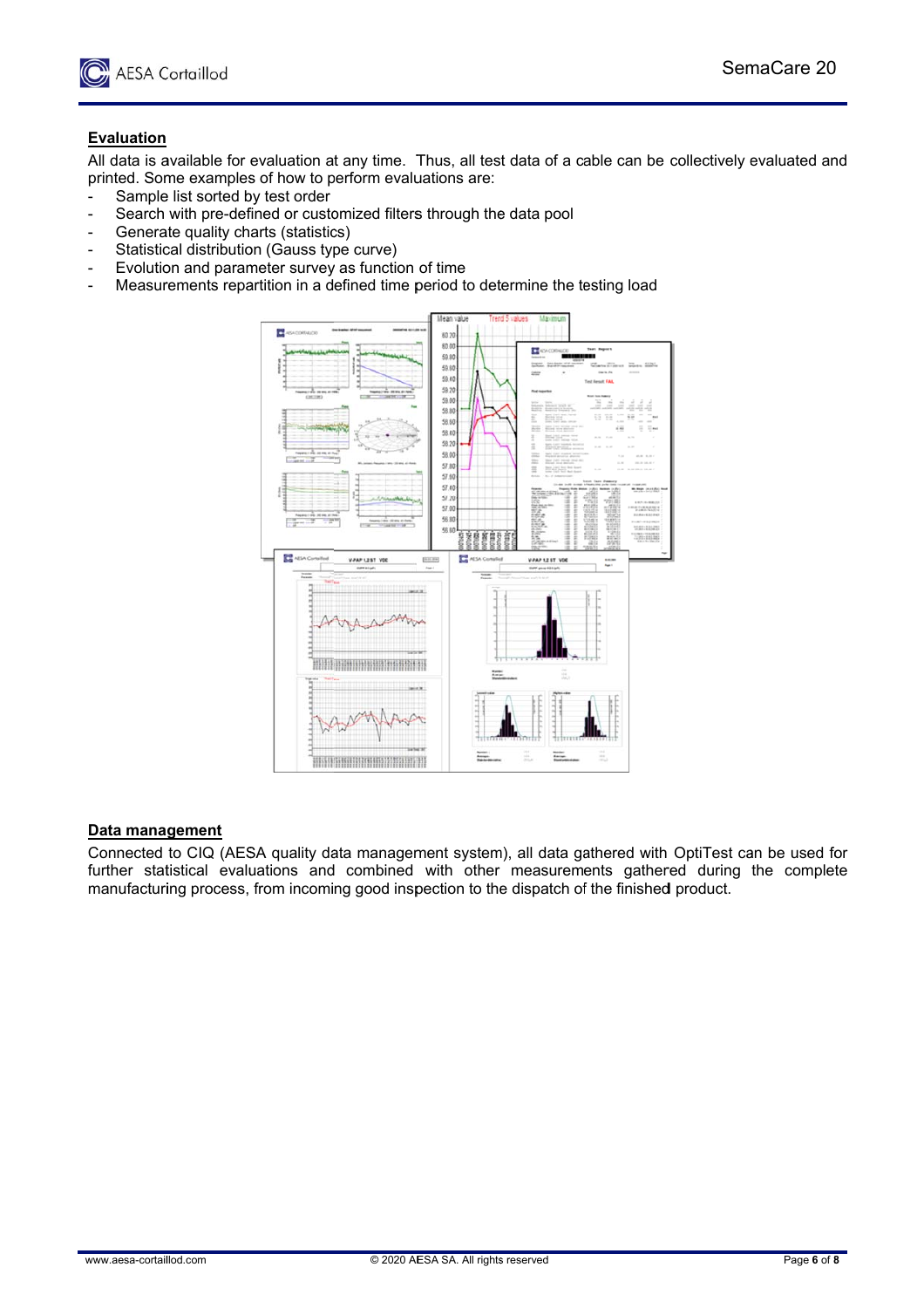# **Options**

# 1. 50 $\Omega$  switch for options

**AESA Cortaillod** 

By adding a specific input (N connectors), options such as the measurement of EMC parameters can be connected to the central unit. The solution includes the required hardware and software modules.

# 2. EMC parameters<sup>\*</sup> (Transfer Impedance, Screening/Coupling Attenuation)

\* this option requires a system with a 50 ohms switch. To perform EMC measurements with the tri-axial method, following accessories are required :

- the hardware package to prepare the sample and take care for the impedance adaptation
- the software package (specific measurement module)

These accessories allow measuring the transfer impedance, the screening attenuation and coupling attenuation according to IEC 62153-4-9 when knowing the impedance of the internal coaxial cable created with the sample under test.

- Transfer Impedance Kit, Ø 2.3 - 9.8 mm

- Transfer Impedance Kit. Ø 6 - 22 mm

### 3. Laserjet printer

The trolley housing the central measuring unit can be equipped with a printer for local printing of a measurement report.

# 4. Set of ISO 17025 certified LF standards type AESA 9000

This set of "Low Frequency" standards, certified ISO 17025, allows the periodic calibration, thus proving the accuracy of the complete measurement system. The kit is composed of:

- Standard type 9001  $C1.2$
- Standard type 9002  $C1.2$ - Standard type 9003  $C<sub>3</sub>$
- Standard type 9004
- Standard type 9005
- 16.0 nF K1, K2, K3 16000 pF E1, E2, E3 12000 pF RA. RD 192 $\Omega$ RB. RC 1920 $\, \Omega$

19,20 nF

192.0 nF

 $\pm$  0.1 %  $\pm$  30 ppM/°C  $\pm$  0,1 %  $\pm$  30 ppM/°C  $\pm$  0.1 %  $\pm$  30 ppM/°C  $\pm$  0.1 %  $\pm$  30 ppM/°C  $\pm$  0,1 %  $\pm$  30 ppM/°C  $\pm$  0.01 %  $\pm$  2 ppM/°C  $\pm$  0.01 %  $\pm$  2 ppM/°C

# 5. Set of ISO 17025 certifies HF calibration standards type AESA 9800

This set of "coaxial" primary standards, certified ISO 17025, allows the periodic calibration, thus proving the accuracy of the complete measurement system (Vector Network Analyzer  $+$  RF multiplexer  $+$  connecting frame).

This set of "coaxial" primary standards should not be mixed up with the "symmetrical" zero correction kit, delivered with the ATE, which is used to carry out the periodical zero correction files of the equipment, required to measure LAN cables.





Article No: 55.0500.0012.0

Article No: 50.0001.0032.0

|  | Article No: 50,0001,0072.0 |
|--|----------------------------|
|  | Article No: 50.0001.0073.0 |
|  |                            |

# Article No: 51.0500.0021.0

Article No: 45.9000.0001.0



Article No: 45.9800.0001.0